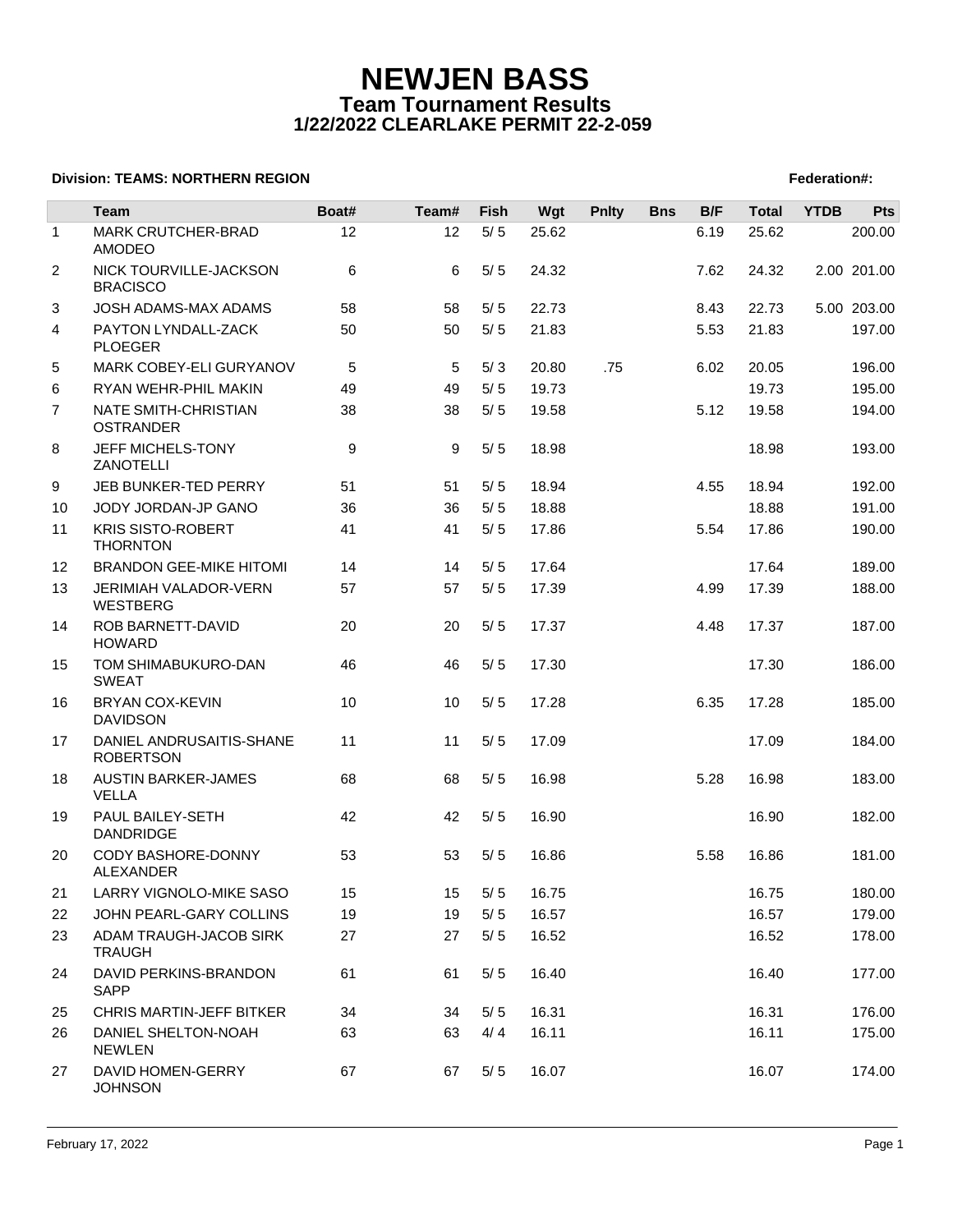# **NEWJEN BASS Team Tournament Results 1/22/2022 CLEARLAKE PERMIT 22-2-059**

### **Division: TEAMS: NORTHERN REGION FEDERATION FEDERATION: A SET AND RESIDENT SERVICES AND RESIDENT SERVICES**

|    | Team                                         | Boat# | Team# | Fish  | Wgt   | <b>Pnlty</b> | <b>Bns</b> | B/F  | <b>Total</b> | <b>YTDB</b> | Pts    |
|----|----------------------------------------------|-------|-------|-------|-------|--------------|------------|------|--------------|-------------|--------|
| 28 | DAVID BURRUSS-TYLER<br><b>WALTERS</b>        | 59    | 59    | $5/5$ | 15.66 |              |            |      | 15.66        |             | 173.00 |
| 29 | <b>MARC BROWN-RANDY</b><br><b>MARSHALL</b>   | 56    | 56    | 5/5   | 15.11 |              |            |      | 15.11        |             | 172.00 |
| 29 | WES COOK-CHRIS RAZA                          | 66    | 66    | 5/5   | 15.11 |              |            |      | 15.11        |             | 172.00 |
| 31 | <b>BLAKE DYER-DOUG</b><br><b>HUTCHISON</b>   | 52    | 52    | $5/5$ | 14.74 |              |            |      | 14.74        |             | 170.00 |
| 32 | STEVE CONSELVI-LEE<br><b>BRANSTETER</b>      | 29    | 29    | 4/4   | 14.51 |              |            |      | 14.51        |             | 169.00 |
| 33 | ED ZINDA-BRIAN CONDER                        | 30    | 30    | 5/5   | 14.45 |              |            |      | 14.45        |             | 168.00 |
| 34 | PHIL LEAZER-JAROD<br><b>MERTENS</b>          | 33    | 33    | 5/5   | 14.28 |              |            |      | 14.28        |             | 167.00 |
| 35 | TROY SCHROEDER-MICHAEL<br><b>AUGUSTO</b>     | 65    | 65    | 4/4   | 14.08 |              |            |      | 14.08        |             | 166.00 |
| 36 | <b>CHRIS CHILDERS-TREVOR</b><br><b>IRACE</b> | 43    | 43    | 5/5   | 13.99 |              |            |      | 13.99        |             | 165.00 |
| 37 | PRESTON HOOPES-JEFF<br><b>HOOPES</b>         | 31    | 31    | 5/5   | 13.73 |              |            |      | 13.73        |             | 164.00 |
| 38 | COLLIN DEGOUGH-BRIAN<br><b>DICKSON</b>       | 16    | 16    | 5/5   | 13.65 |              |            |      | 13.65        |             | 163.00 |
| 39 | LARRY LLANES-JUNIOR<br><b>MORA</b>           | 23    | 23    | 3/3   | 13.59 |              |            | 6.42 | 13.59        |             | 162.00 |
| 40 | MIKE O'DONNELL-PHIL LOPEZ                    | 3     | 182   | 5/5   | 13.33 |              |            |      | 13.33        |             | 161.00 |
| 41 | WAYNE BREAZEALE-MIKE<br><b>MENNE</b>         | 64    | 64    | 5/5   | 12.36 |              |            |      | 12.36        |             | 160.00 |
| 42 | PETE JENSON-DEREK<br><b>KINSER</b>           | 39    | 39    | 4/4   | 11.83 |              |            |      | 11.83        |             | 159.00 |
| 43 | DAVID BOETTGER-JEROD<br><b>ADAMS</b>         | 40    | 40    | 4/4   | 9.98  |              |            |      | 9.98         |             | 158.00 |
| 44 | <b>FISHER PERKINS-ERICH</b><br><b>CLINE</b>  | 60    | 60    | 4/4   | 9.85  |              |            |      | 9.85         |             | 157.00 |
| 45 | RYAN BREWER-ISH MONROE                       | 21    | 21    | 3/3   | 9.82  |              |            |      | 9.82         |             | 156.00 |
| 46 | JOE BITKER-MIKE GORDAN                       | 55    | 55    | 4/4   | 9.56  |              |            |      | 9.56         |             | 155.00 |
| 47 | HAYDEN RABIDEAU-BEN<br><b>BISETTI</b>        | 45    | 45    | 2/2   | 9.20  |              |            |      | 9.20         |             | 154.00 |
| 48 | <b>ADAM MARTIN-MIKE</b><br><b>ROTHSTEIN</b>  | 44    | 44    | 2/2   | 8.83  |              |            |      | 8.83         |             | 153.00 |
| 49 | JESSE ROACH-JESSE ROACH<br>JR.               | 37    | 37    | 3/3   | 8.26  |              |            |      | 8.26         |             | 152.00 |
| 50 | JOHN FERNANDEZ JR.-JOHN<br><b>HAGAN</b>      | 2     | 183   | 2/2   | 7.02  |              |            |      | 7.02         |             | 151.00 |
| 51 | TOM JOLIN-FRANK ONO                          | 26    | 26    | 3/3   | 6.78  |              |            |      | 6.78         |             | 150.00 |
| 52 | KHU YANG-KONG CHANG                          | 8     | 8     | 1/1   | 6.63  |              |            | 6.63 | 6.63         |             | 149.00 |
| 53 | ROBERT COUTS-KEVIN ADAY                      | 54    | 54    | 2/2   | 6.53  |              |            |      | 6.53         |             | 148.00 |
| 54 | KELLY O'WARD-                                | 18    | 18    | 2/2   | 6.43  |              |            |      | 6.43         |             | 147.00 |